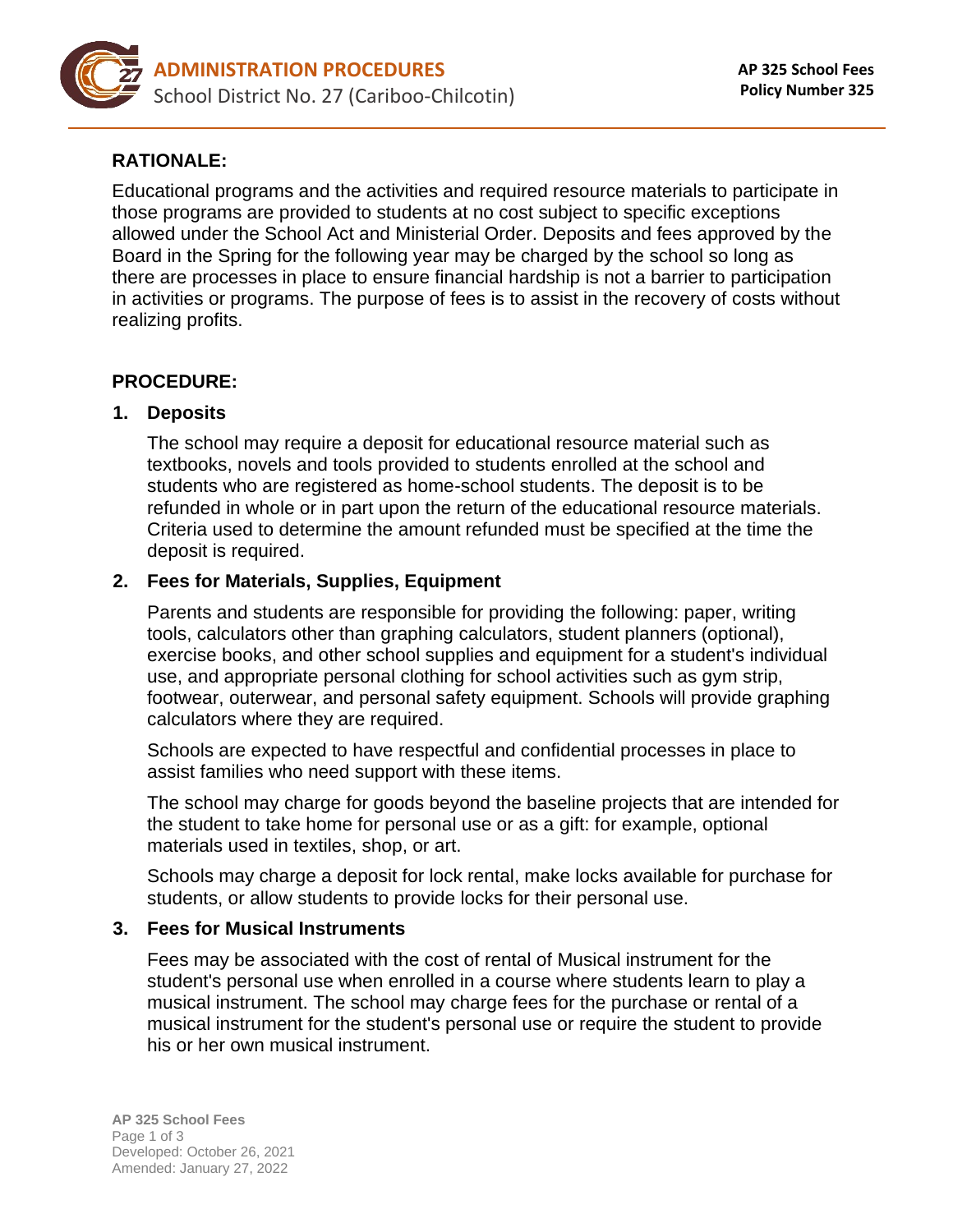

# **4. Fees for Specialty Academies**

Fees may be charged for an approved speciality academy that emphasizes a particular sport, activity or subject area and meets the prescribed criteria set out in the School Act regulations. Fees must relate to the direct costs incurred in providing the specialty academy that are in addition to the costs of providing a standard educational program.

## **5. Fees for Trades Programs**

Schools may charge fees for the purchase or rental of tools, equipment, and materials necessary for the student's participation in the trades program or require the student to provide his or her own tools, equipment and materials necessary for the student's participation in the trades program.

#### **6. Extra-Curricular Field Trips and Special Events**

Parents and students are responsible for the payment of expenses in respect of optional field trips or special events including expenses for transportation, accommodation, meals, entrance fees and equipment rentals. Such fees must be limited to defray the actual costs of transportation, accommodation, meals, admission, and equipment rentals.

Student council activities may have fees for students who choose to participate in those events or activities.

### **7. Processes for Establishing Annual Fee Schedules**

The principal, after consultation with teachers and the parent advisory council, and working within the district's fee structure guidelines, will prior to April 1, recommend a schedule for the school's general fees and deposits for the following school year to the secretary-treasurer.

The secretary-treasurer, after reviewing school fee schedules, will recommend the schedules to the Board for approval.

The Board will approve in the Spring the schedule of general fees to be charged by schools in the following year.

In the case of deposits and fees and special equipment or supplies required for a specific course, program, or specialty academy the costs must be known to students and parents at the time of course selection or registration for the program. These fees require consultation with and approval by the parent advisory council of the school and must be submitted to the secretary-treasurer at least two months prior to the commencement of course selection or registration in order for approved costs to be available for inclusion in course selection/registration materials.

Once approved, and before the end of the school year, the principal will publish the school's fee and deposit schedule, along with the process for waiving a school fee, in the school handbook and on the website.